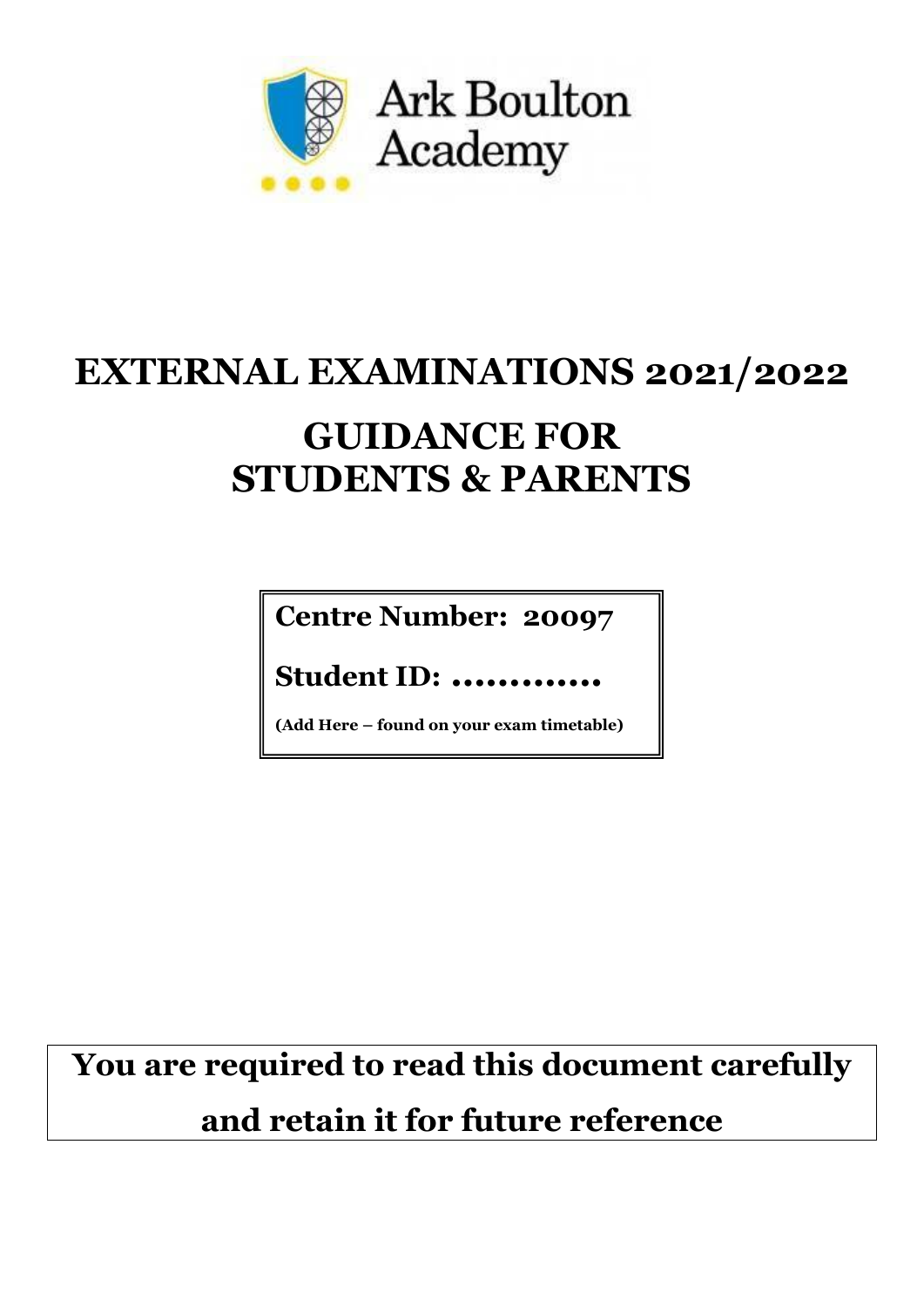# **Table of Contents**

| 1.0 |  |
|-----|--|
| 2.0 |  |
| 2.1 |  |
| 2.2 |  |
| 2.3 |  |
| 2.4 |  |
| 2.5 |  |
| 3.0 |  |
| 4.0 |  |
| 4.1 |  |
| 4.2 |  |
| 4.3 |  |
| 5.0 |  |
| 5.1 |  |
| 5.2 |  |
| 5.3 |  |
| 6.0 |  |

|--|--|

**Information for candidates – Warning to Candidates Poster 2021-2022 Information for candidates – Unauthorised Items Poster 2021-2022 Information for candidates – Social Media Warning 2021 – 2022 Information for candidates – Written examinations 2021-2022 Information for candidates – Privacy notice 2021-2022**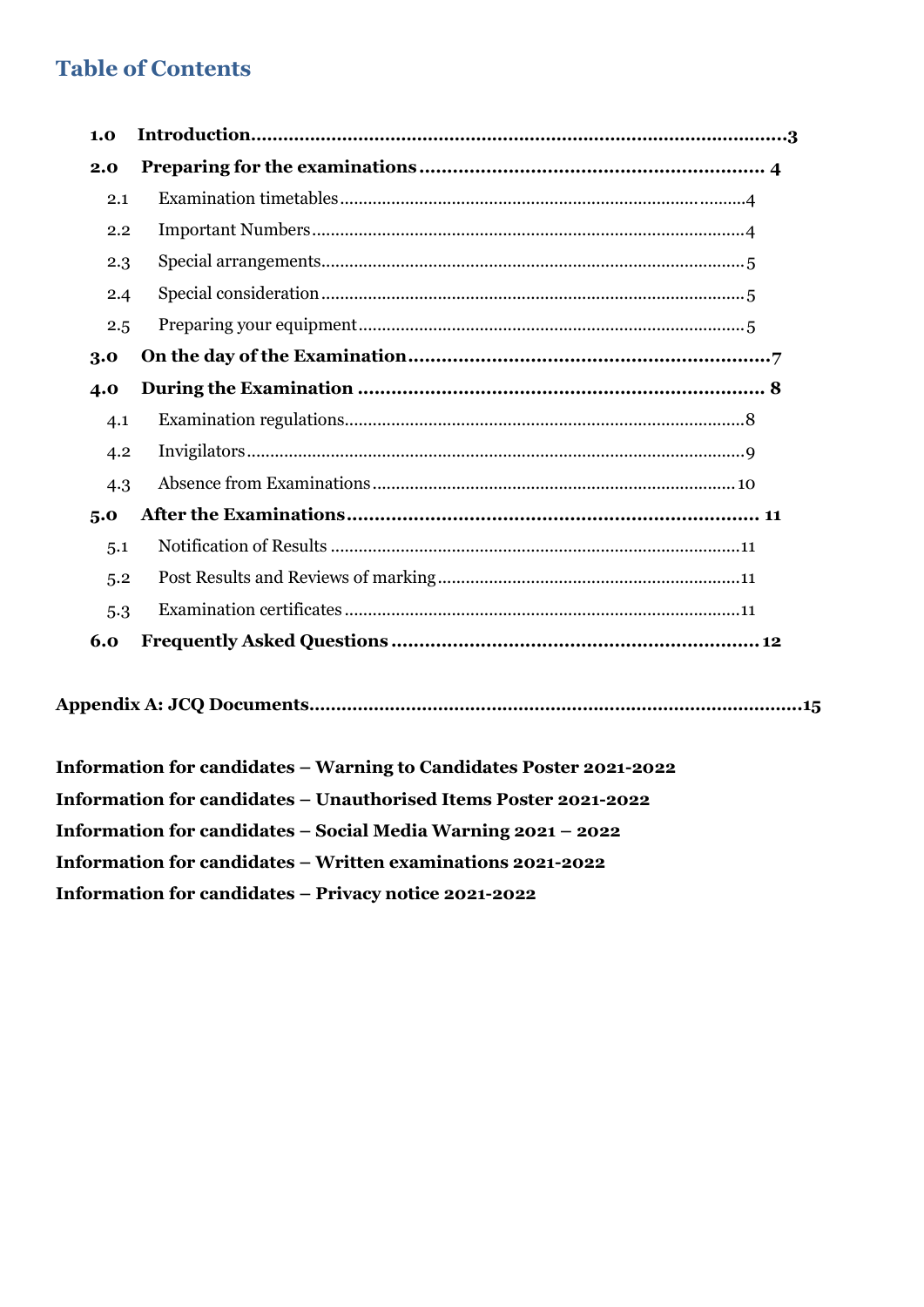# **1.0 Introduction**

It is the aim of Ark Boulton Academy to make the examination experience as stress-free and successful as possible for all candidates.

Hopefully, this booklet will prove informative and helpful for you and your parents. Please read it carefully and show it to your parents so that they are also aware of the examination regulations and the procedures which must be followed in the event of any problems occurring.

The awarding bodies (examination boards) set down strict criteria which must be followed for the conduct of examinations and Ark Boulton Academy, along with all schools in the country, is required to follow them precisely. You should therefore pay particular attention to the **JCQ INFORMATION FOR CANDIDATES** that is enclosed with this booklet.

Some of your questions may be answered at the back of this booklet. If there is anything you do not understand or any questions that have not been addressed, please ask your form tutor or Mr Blaber (Exams Lead - BOUExams@arkboulton.org).

If you or your parents/carers have any queries or need help or advice at any time before, during or after the exams please contact your form tutor or Mr Blaber (Exams Lead - BOUExams@arkboulton.org).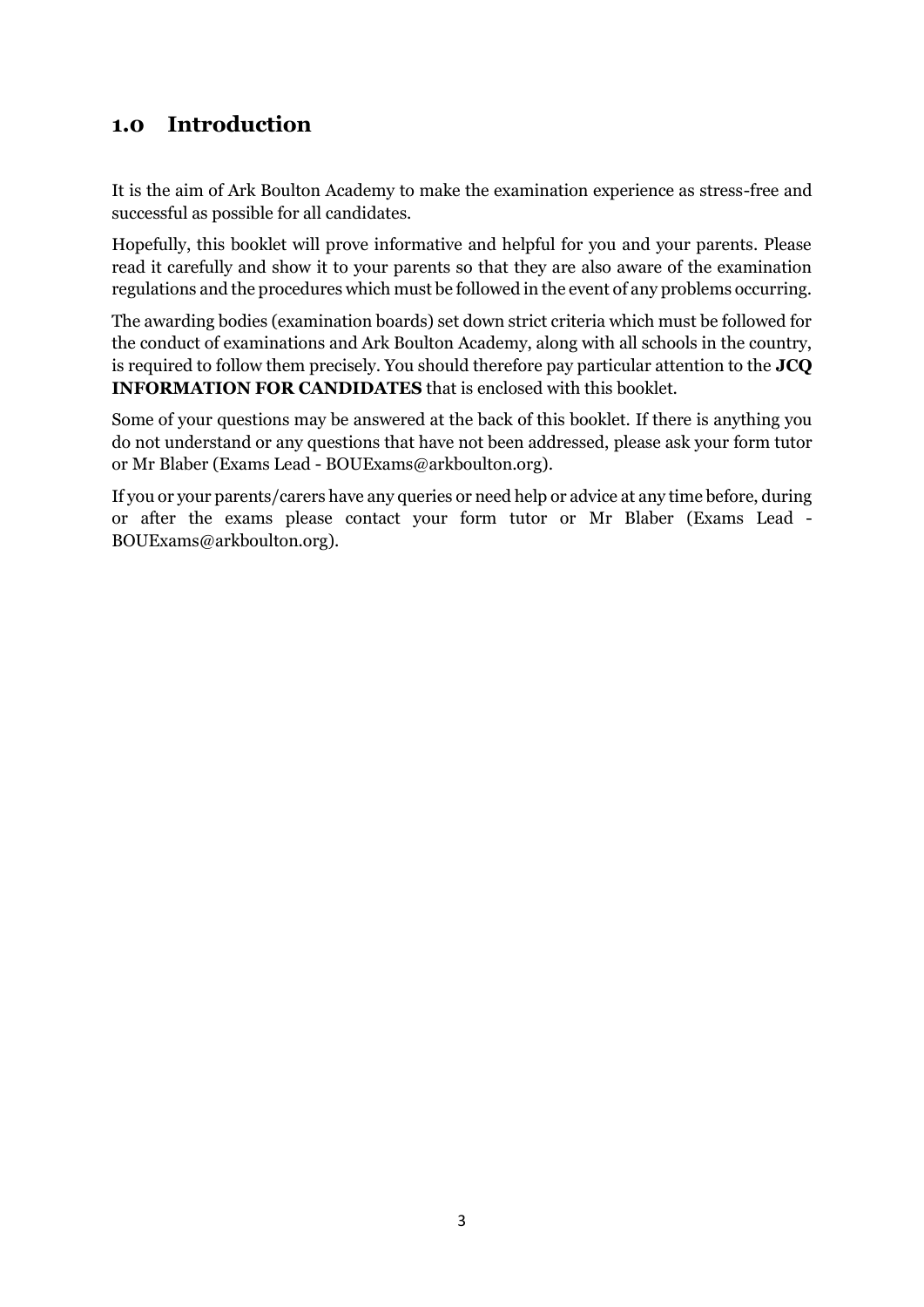# <span id="page-3-0"></span>**2.0 Preparing for the examinations**

## <span id="page-3-1"></span>**2.1 Examination timetables**

- Last year, you were issued forms for you to confirm your correct name according to your passport or birth certificate. This was very important. Your certificates will be issued according to the name we have in the system and if you need to change it later then it can be very expensive
- Please also check that your contact information is correct. If you have moved house recently or changed any phone numbers, please ask reception or your form tutor to check your information
- Your summer GCSE timetable is enclosed. Please keep this safe and study it carefully. It will tell you the dates of your examinations, which papers you are sitting at that time, and your unique student ID number. Examinations start at 9am (morning) and 2.00pm (afternoon).

# <span id="page-3-2"></span>**2.2 Important Numbers**

- Each Centre authorised to conduct examination is issued with a 5-digit centre number. The number for **Ark Boulton Academy is 20097**. This is displayed on the front of this booklet.
- Each candidate has a four-digit candidate number. This is the number you will enter on examination papers. Write your student ID here …………. For reference.
- <span id="page-3-3"></span>• In addition to a candidate number, each candidate must have a Unique Candidate Identifier (12 numbers and 1 letter) which is shown on the top of statements of entry. This number will usually begin with the Centre Number (20097) unless you have transferred from another school that had already issued your UCI. Your UCI is used for administration purposes, and it is **not necessary** for you to remember it.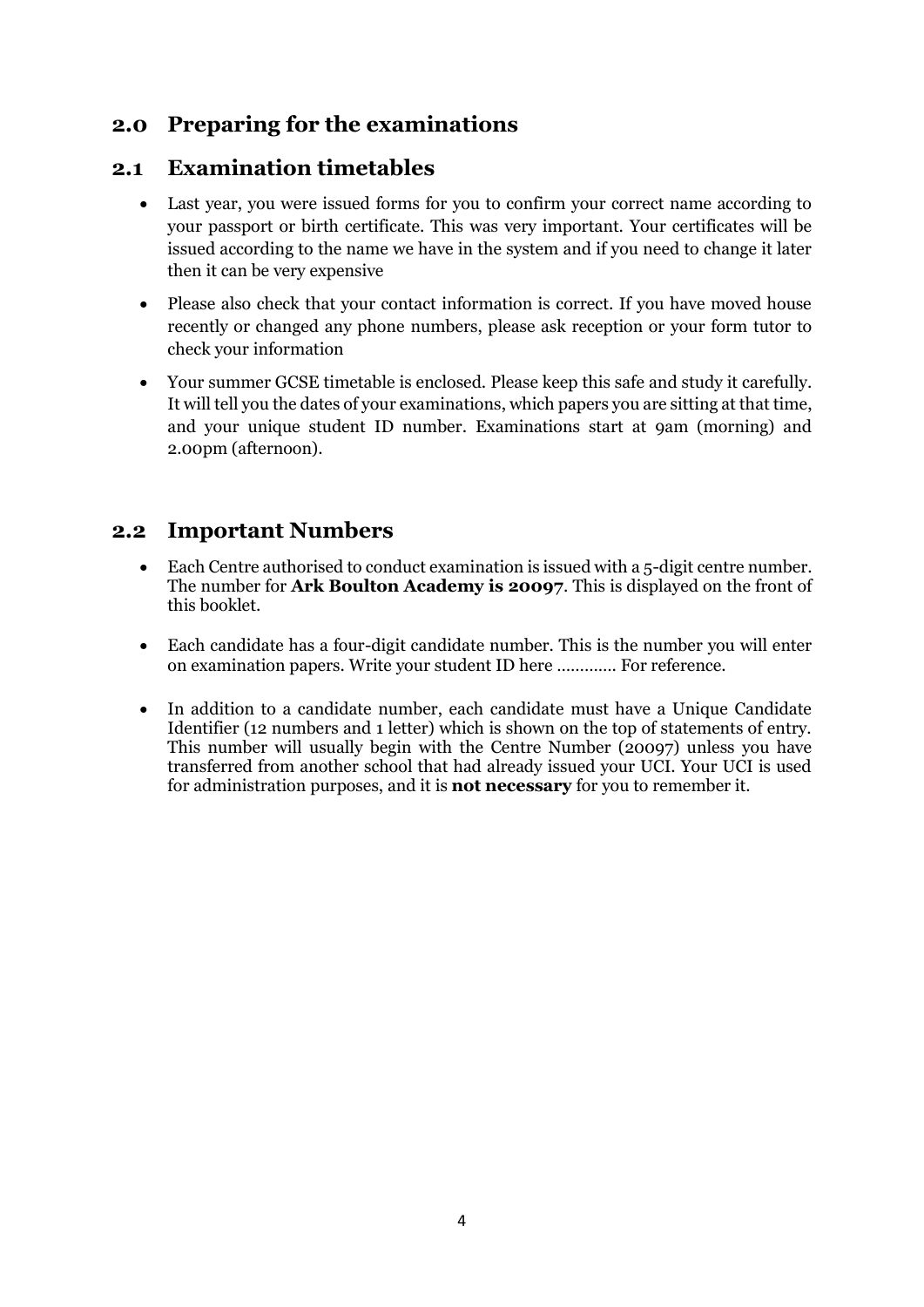## **2.3 Special arrangements**

Special arrangements, including extra time, may be approved for candidates with:

- Physical difficulties;
- Language difficulties;
- Specific learning difficulties.

Students who have been registered for special arrangements will already have received information regarding the additional assistance that they have been given. The deadline for submitting requests was last year, so there is no opportunity now to be registered for summer 2022 GCSE Examinations.

## <span id="page-4-0"></span>**2.4 Special consideration**

In certain circumstances applications can be made to the awarding bodies to make special consideration for certain candidates in extenuating circumstances. The application is made to the examination board, and they decide on the outcome. All applications require supporting evidence.

## <span id="page-4-1"></span>**2.5 Preparing your equipment**

It is the candidate's responsibility to provide all the necessary equipment for each examination.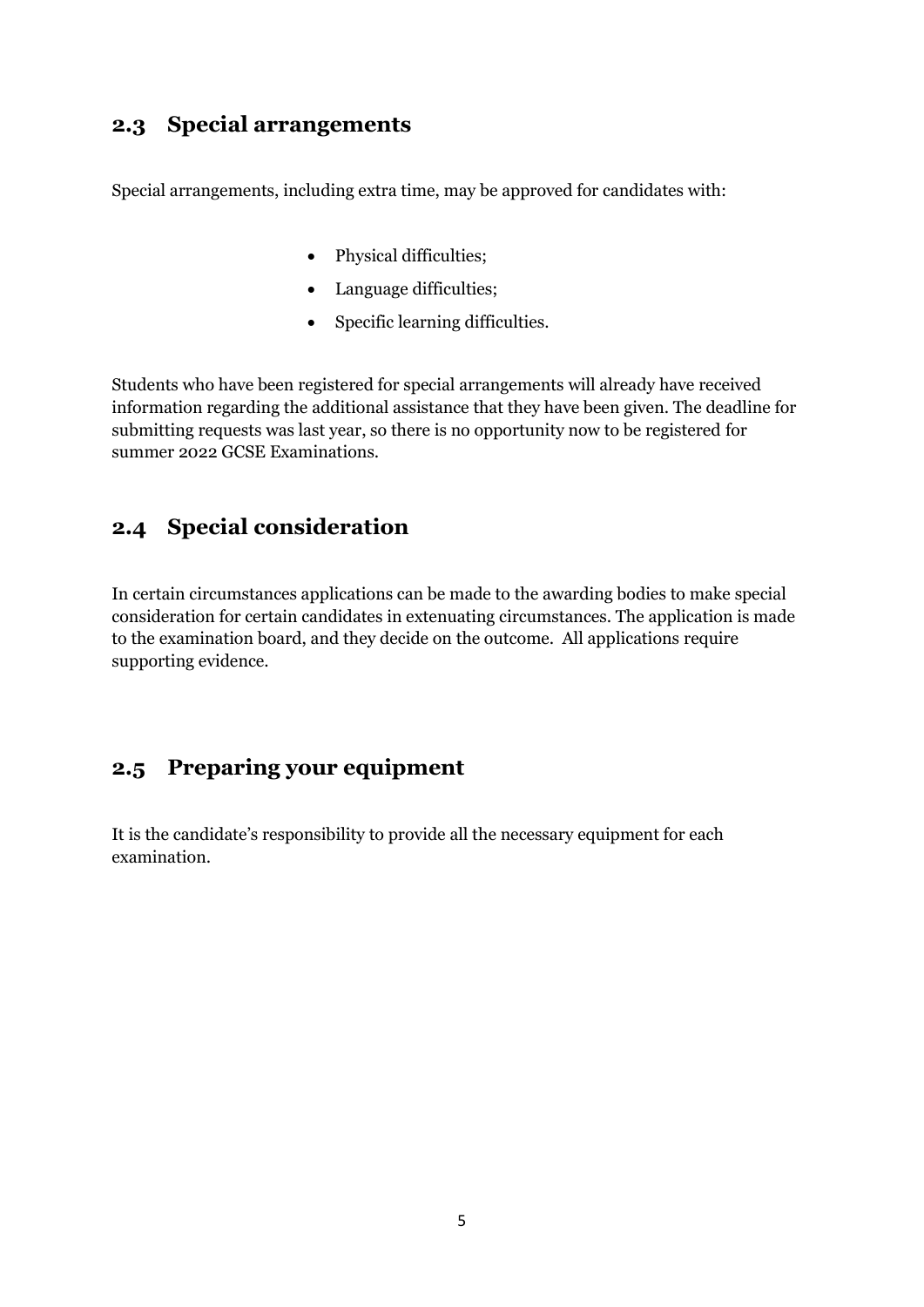The following equipment should be brought to **EVERY** examination:

- $\checkmark$  2 ball point pens black only
- $\checkmark$  2 HB pencils
- $\checkmark$  Ruler (marked with millimetres)
- $\checkmark$  Pencil sharpener (preferably one which catches the shavings!)
- ✓ Pencil Eraser
- ✓ Pair of compasses
- ✓ Protractor
- $\checkmark$  Scientific calculator (with cover removed)
- ✓ Highlighter pens (for certain exams only, and **not on answer papers** at all)
- $\checkmark$  Tracing paper (school will supply this)



If you find it useful to have your equipment in a pencil case, it must be a **clear plastic pencil case.**

You might also want to use a water bottle during the examinations. This must be a **clear plastic bottle**. It does not have to be a sports bottle, it can be a bought water bottle but it must have **no labels or markings on it**, and it would be sensible to use one that has a non-spill cap.

## **Watches should not be worn to examinations and must be left outside the exam room**.

*Information for candidates – written examinations (JCQ) – see Appendix A*

*Point A4: Remember: possession of unauthorised material is breaking the rules, even if you do not intend to use it, and you will be subject to penalty and possible disqualification.*

<span id="page-5-0"></span>*Point A8: You must not write inappropriate, obscene, or offensive material*

*Point B5: You must write clearly and in black ink*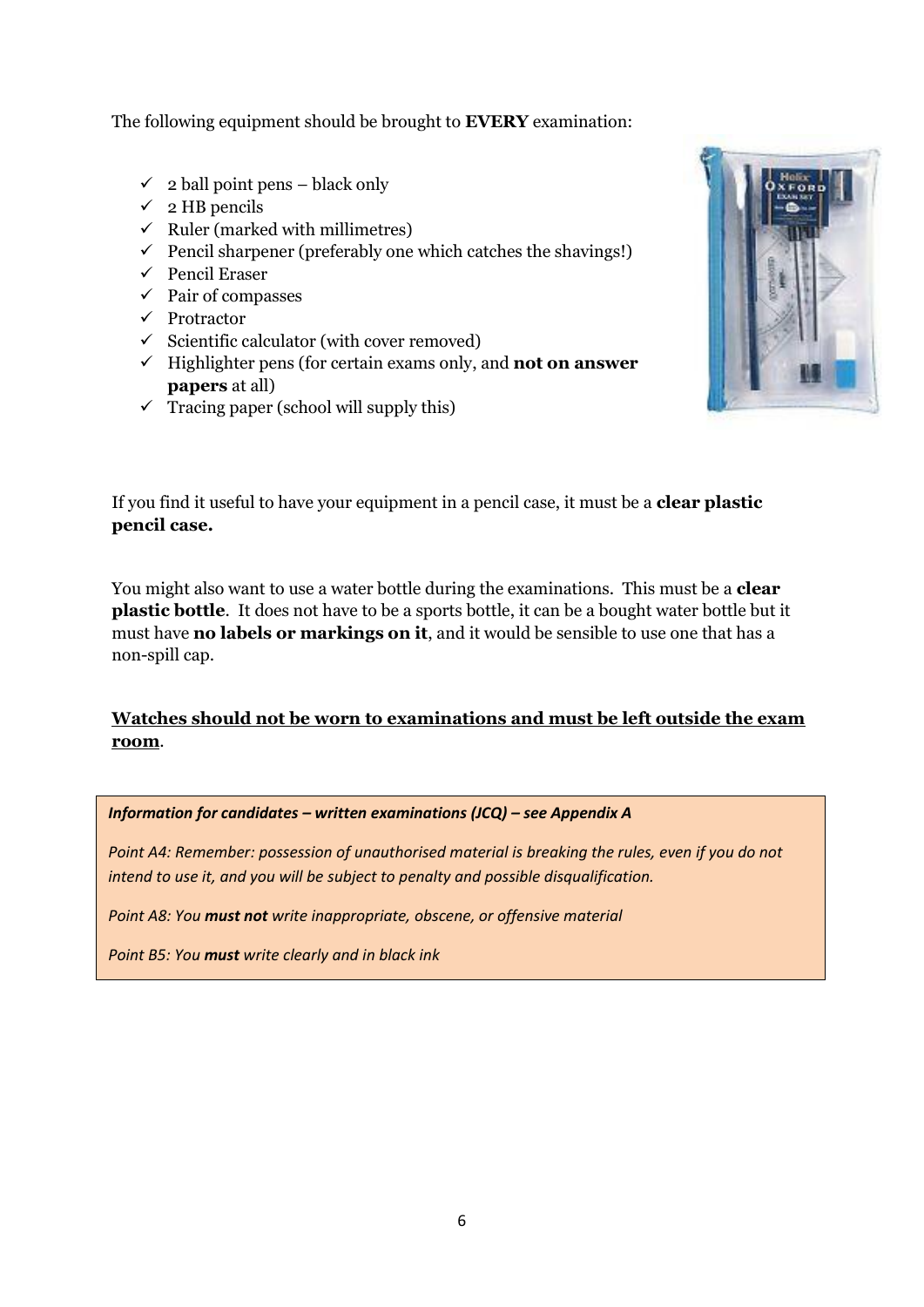# **3.0 On the day of the Examination**

- The normal starting time for AM examinations will be 9.00a.m
- The normal starting time for PM examinations will be 2.00p.m.

In certain circumstances there might be changes to these times. You will be notified if this is the case.

You need to be present in the Examination Hall at least **15 minutes before** the published start of the examination. Teachers and staff will escort students to the Examination Hall.

All examinations for most students will take place in the TA Centre next to the school building. The exception to this is where students require special arrangements, and examinations for these students will take place in school. Language listening examinations may also take place in school rather than the TA Centre.

**Full school uniform** will need to be worn for each and every examination.

Students will enter the examination room a row at a time. The allocated seat will be printed on the seating plans which are displayed in the Examination Hall.

If you miss your exam through lateness or illness it **CANNOT** be taken at another time. The time of the exam is the only time that exam will be run during the summer series of examinations. If you miss your exam your next opportunity will likely be in June 2023, through an entry made by your college.

Before the start of the examination, you will have time to complete the details on the answer paper. This is usually your name, centre number and candidate number. Some papers also require your signature. There will also be time for you to read the instructions. Please do this **CAREFULLY.** Some papers require certain answers from certain sections of the paper. You will not get marks for any extra questions you answer – you will just be wasting your time if you answer questions that are not required.

Check that you have the correct paper – check subject, paper, and **tier** (Foundation or Higher) of entry as soon as you have sat down.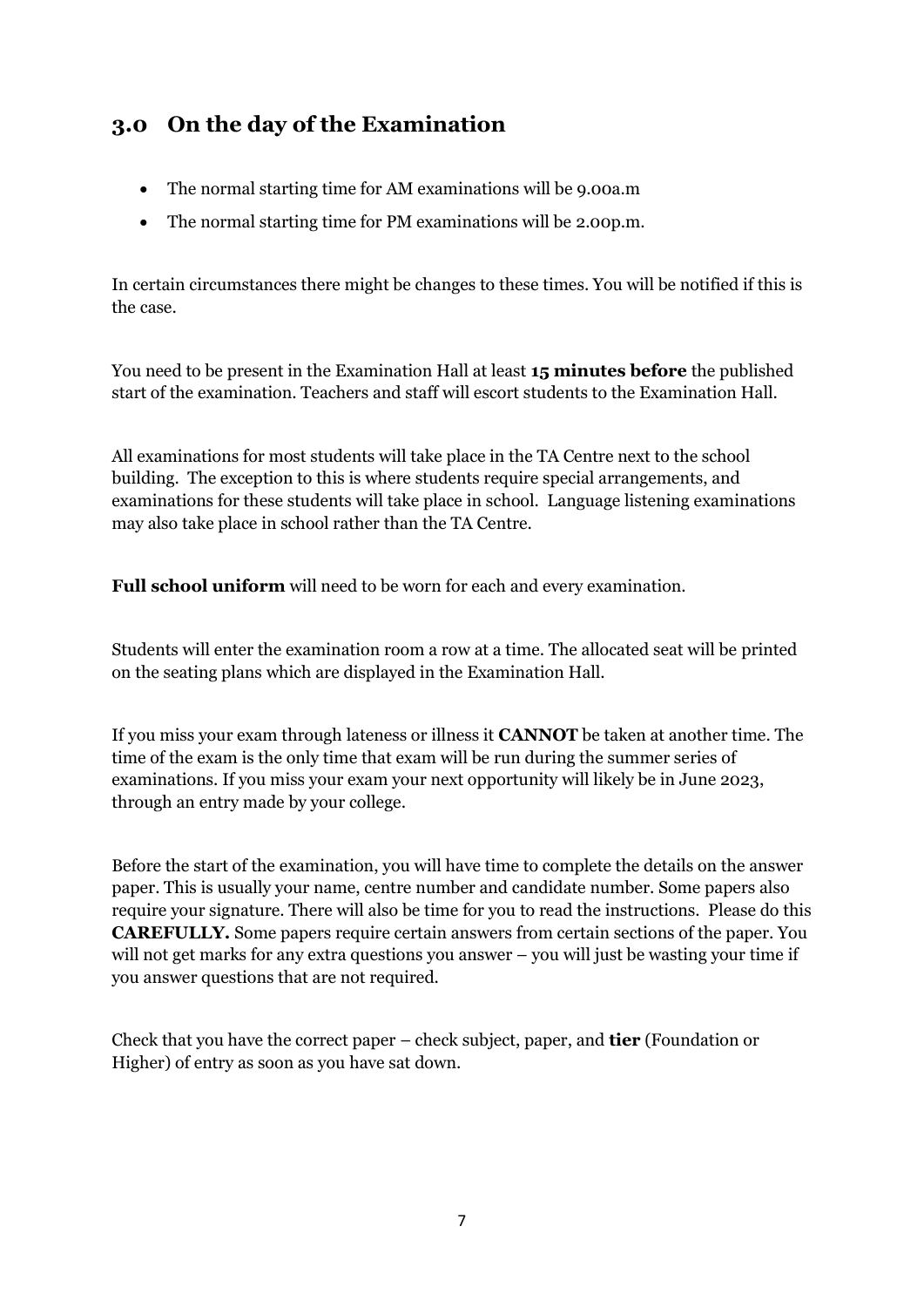# <span id="page-7-0"></span>**4.0 During the Examination**

## <span id="page-7-1"></span>**4.1** Examination regulations

A copy of the **JCQ 'INFORMATION FOR CANDIDATES'**, which is issued jointly by all the Examining Board can be found in Appendix A. All candidates must read this carefully and note that to break any of the examination rules or regulations could lead to disqualification from all subjects. The school **must** report any breach of regulations to the Awarding Body.

Some of the points to note are:

- The Examination Hall must **remain in silence for the duration of the examination**. This includes the time prior to the start of the examination, and the time after the examination has been declared finished
- Candidates must place their equipment on their desk at the start of the examination. Equipment cannot be retrieved from pockets, bags, coats etc. once the examination has begun. Equipment **CANNOT** be borrowed from another candidate

*Information for candidates (JCQ) – see Appendix A Point A7: Do not talk to or try to communicate with, or disturb other candidates once the exam has started*

• Please do not write on examination desks or the individual identity cards which are placed on the desks.

*Information for candidates (JCQ) – see Appendix A*

*Point A8: You must not write inappropriate, obscene or offensive material*

- Listen carefully to instructions and notices read out by the invigilators there may be amendments to the examination paper that you need to know about
- You will not be allowed to leave an examination room early. If you have finished the paper use any time remaining to check over your answers and to check that you have completed your details correctly
- At the end of the examination all work must be handed in remember to cross out any rough work. If you have used more than one answer book or loose sheets of paper ask for a tag to fasten them together in the correct order if you have not been given one
- Invigilators will collect your examination papers before you leave the room. Absolute silence must be maintained during this time. Remember, you are still under examination conditions until you have left the examination room.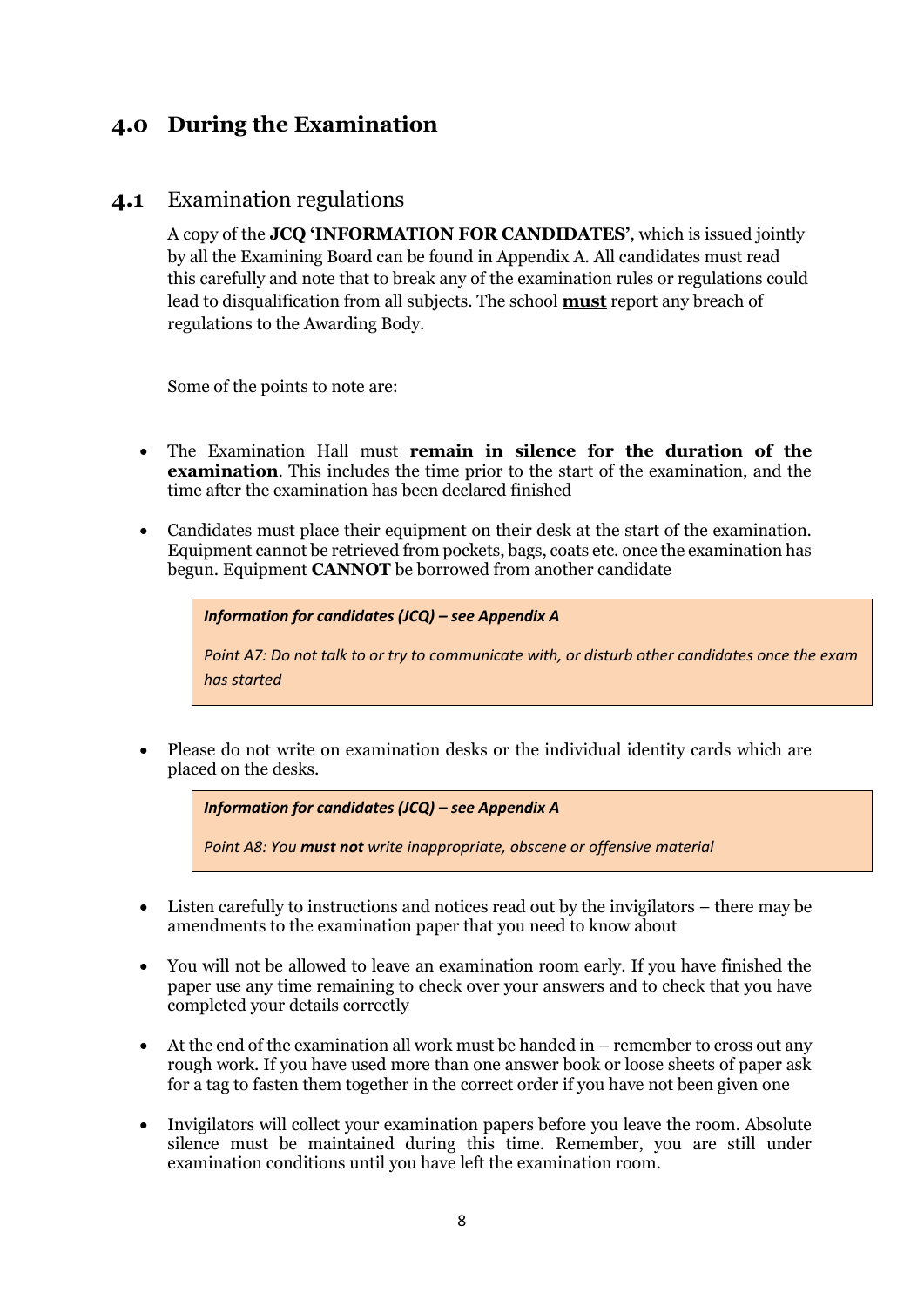- Question papers, answer booklets and additional paper must NOT be taken from the examination room
- Prompts regarding the time, or how much time is left for an examination are no longer given, on the advice of the Joint Council for Qualifications (JCQ). This means that the candidate needs to be responsible for knowing the time and how much time is remaining. The start and finish times of the examination will be displayed. Only a "5 minutes left" warning will be given.
- Remain seated in silence until told to leave the examination room. Please leave the room in silence and show consideration for other candidates who may still be working
- If the **FIRE ALARM** sounds during an examination the examination invigilators will tell you what to do. If you have to evacuate the room you MUST leave **in silence** and in the order in which you are sitting. You will be escorted to a designated assembly point. Leave everything on your desk. **You must not attempt to communicate with anyone else** during the evacuation. When you return to the examination room, do not start writing until the invigilator tells you to do so. You will be allowed the full working time for the examination and a report will be sent to the awarding body detailing the incident.

```
Information for candidates (JCQ) – see Appendix A
```
*Point A2: Do not become involved in any unfair or dishonest practice during the exam*

*Point A3: If you try to cheat, or break the rules in any way, you could be disqualified from all your subjects*

## <span id="page-8-0"></span>**4.2** Invigilators

- The school employs invigilators to conduct the examinations. Students are expected to behave in a respectful manner towards all invigilators and follow their instructions at all times.
- Invigilators are in the examination rooms to supervise the conduct of the examination. They will distribute and collect the examination papers, tell candidates when to start and finish the examination, hand out extra writing paper if required and deal with any problems that occur during the examination, for example if a candidate is feeling ill.

| Information for candidates $(JCQ)$ – see Appendix A                                     |  |
|-----------------------------------------------------------------------------------------|--|
| Point E3: You must not ask for, and will not be given, any explanation of the questions |  |

• Pupils who are disruptive or behave in an unacceptable manner will be removed from the examination room by invigilators and members of the Senior Leadership Team. Admittance back into the examination room may not be allowed.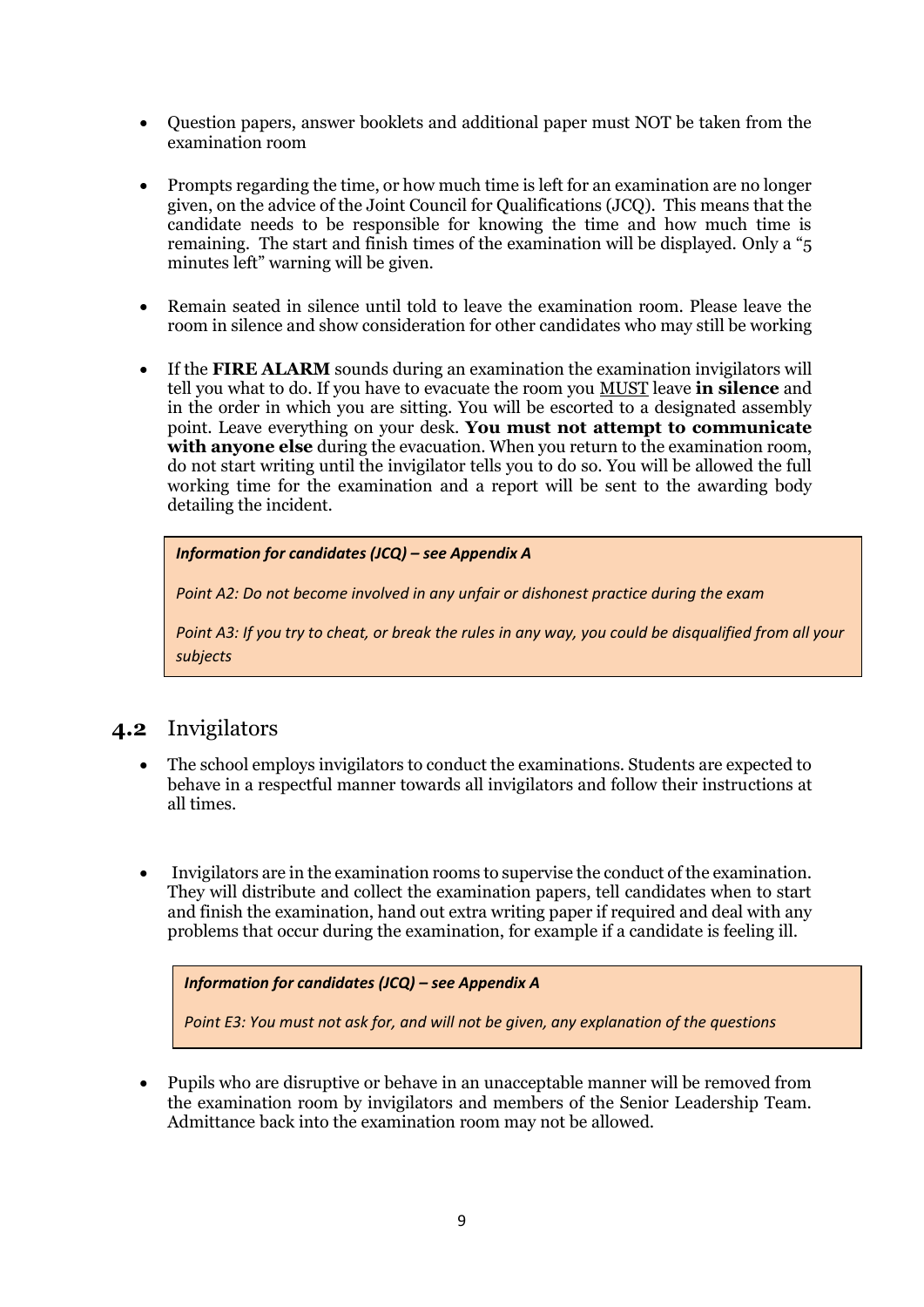# <span id="page-9-0"></span>**4.3 Absence from Examinations**

# **What to do if you are ill on the day of an examination**



- If you are ill, you need to try and attend your examination anyway
- Examinations cannot be sat on a different day. If you are so ill that you cannot attend then we will apply for special consideration but please be aware that very few applications are accepted, and even if they are accepted, they are unlikely to affect an overall grade.
- You must also obtain a note from your doctor detailing the reason for non-attendance and give this to the Examinations Officer within 3 days of the examination. This will then sometimes result in an adjustment to the mark and grade. However, the maximum allowance given will be 5% of the total raw marks available in the component concerned (on average the actual allowance is 1% or 2%).
- It is therefore in your best interests to sit the examination, even if you feel unwell during it. This will enable you to gain the marks that you can

## **If you do not attend an examination for any reason, it is possible that you will be charged for that examination.**

It should be noted that ALL students must be available to complete examinations up to and including **Wednesday 29th June 2022.** This day has been designated as a contingency day should any scheduled examinations be cancelled due to a national incident preventing examinations from taking place.

Examination boards will **not accept** being on holiday as an acceptable reason for not attending the contingency day and no special consideration would be entertained by them.

In addition, we strongly advise that students do not go abroad over the May / June Half Term as if their return is delayed, no special consideration would be entertained by the examination boards.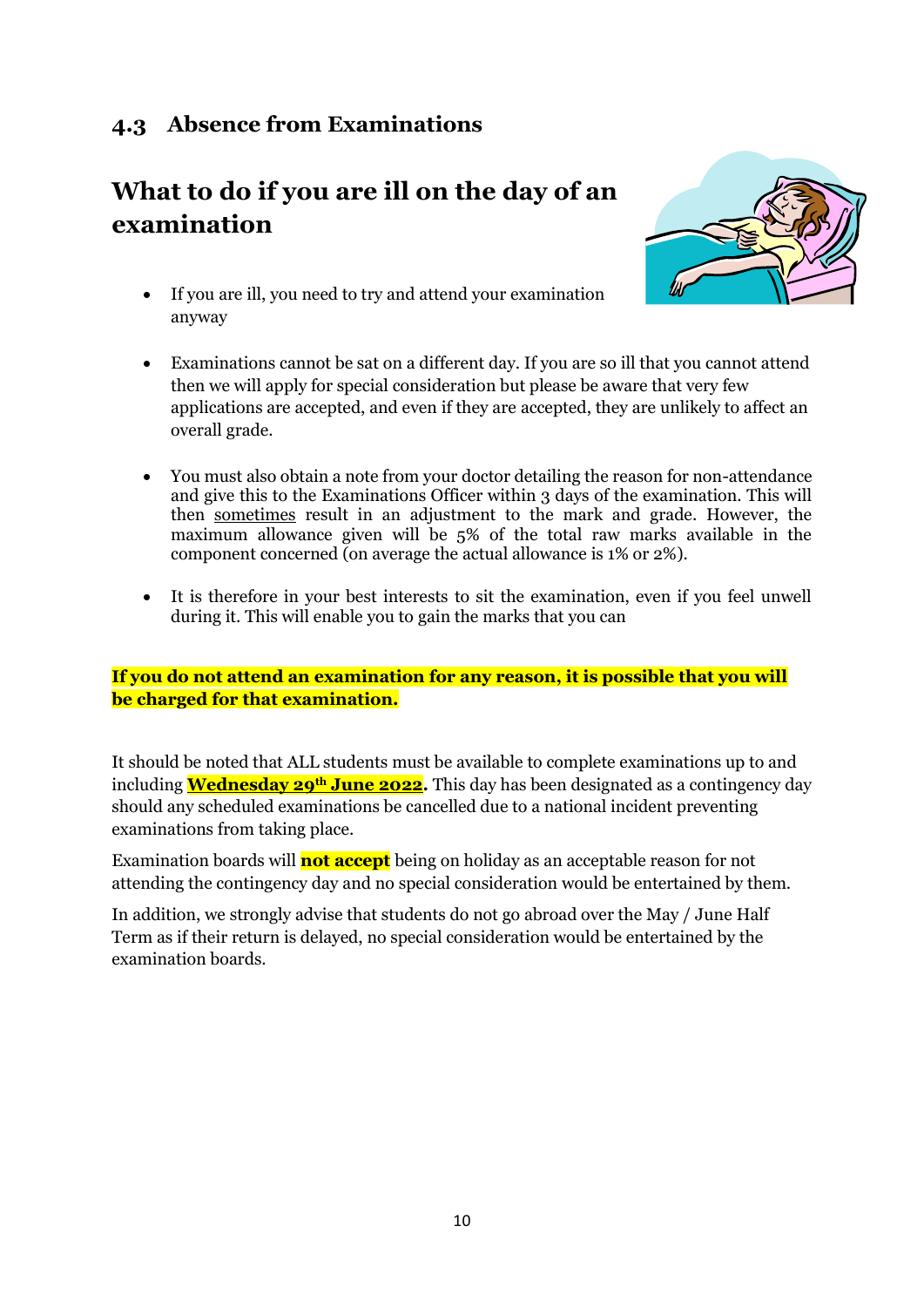# <span id="page-10-0"></span>**5.0 After the Examinations**

## <span id="page-10-1"></span>**5.1** Notification of Results

Results will be available for collection on:



- A timetable will be issued before the end of summer term for individual collection times.
- These are YOUR qualifications and YOUR results; we are not allowed to issue them to anyone else without your permission. If you wish any other person (including family members) to collect your results on your behalf, you must give written authorisation to school **before** the end of the summer term.
- No results will be given out by telephone under any circumstances.
- On results day you may also be asked to complete a form telling us about your college/employment plans.

# <span id="page-10-2"></span>**5.2 Post Results and Reviews of marking**

- If you need post-results advice, teaching staff will be available on results day.
- Colleges will need the printout of your results
- If you think that you might require a review, this is called a 'Review of Marking'. The process for this is outlined in the Examinations Policy but essentially we will contact those students for whom we are prepared to submit a Review of Marking. If this is the case, you will need to sign a form to give your permission, and to confirm that you understand your mark/grade may go down as well as up as a result of the request. If your subject teachers are not prepared to support a Review of Marking request then you will need to submit an appeal 10 days before the academy's deadline.

# <span id="page-10-3"></span>**5.3 Examination certificates**

Certificates will arrive in school during the autumn term. You will receive a letter informing you of the method of collecting your certificates. You must come and collect your certificates when notified following the timetable that will be set. The school is only obliged to keep them for a short period after you have left school, and you will find that you will need them throughout your adult life. If you need to apply to the boards for proof of your examination results, or copy certificates, the cost and inconvenience can be substantial.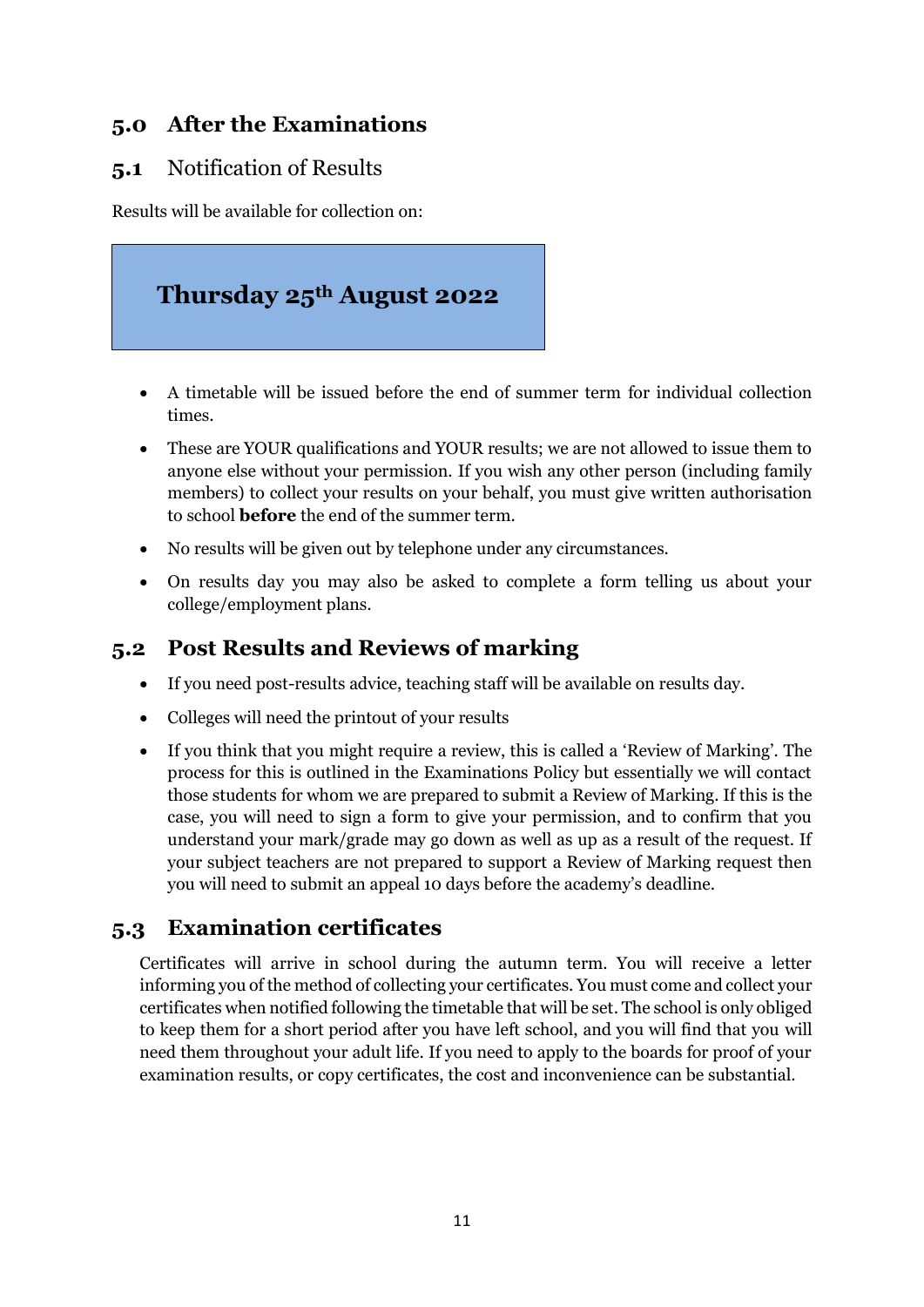# <span id="page-11-0"></span>**6.0 Frequently Asked Questions**

## **Q. Why do I need to check the details on my Examination Timetable?**

The details on your timetable will be used when certificates are printed. If the name or date of birth on your certificates does not match your birth certificate it could cause you problems if you are asked to show your certificates to a potential employer or for college/university in the future. You should also check that the subjects and tiers of entry you are entered for are correct and that no subjects are missing.

## **Q. My name has been mis-spelt on my timetable. What can I do?**

We can rectify this problem very quickly. Please bring your passport to the main reception who will amend the records. This will ensure that your certificate is correct. However, this needs to be done **BEFORE** the examinations start.

## **Q. What do I do if there's a clash on my timetable?**

Ark Boulton Academy will re-schedule papers internally (on the same day) when there is a clash of subjects. Candidates will normally sit one subject paper followed by the second paper. Full details will be provided to any students for which this is applicable.

## **Q. What do I do if I think I have the wrong paper?**

Invigilators will ask you to check before the examination starts. If you think something is wrong put your hand up and inform the invigilator immediately.

## **Q. What do I do if I forget my Candidate Number?**

Candidate Numbers will appear on your desk labels. Invigilators will also be able to help you find your number.

## **Q. What do I do if I forget the Ark Boulton Academy Centre Number?**

The Centre Number is **20097**. It will be clearly displayed in the examination room.

## **Q. What do I do if I have an accident or I am ill before the Examination?**

Inform the school at the earliest possible point so we can help or advise you (School Reception: 0121 773 8156)

In the case of an accident that means you are unable to write it may be possible to provide you with a scribe to write your answers but we will need as much prior notice as possible. You may need to obtain medical evidence (from your GP or hospital) if you wish us to make an appeal for Special Consideration on your behalf.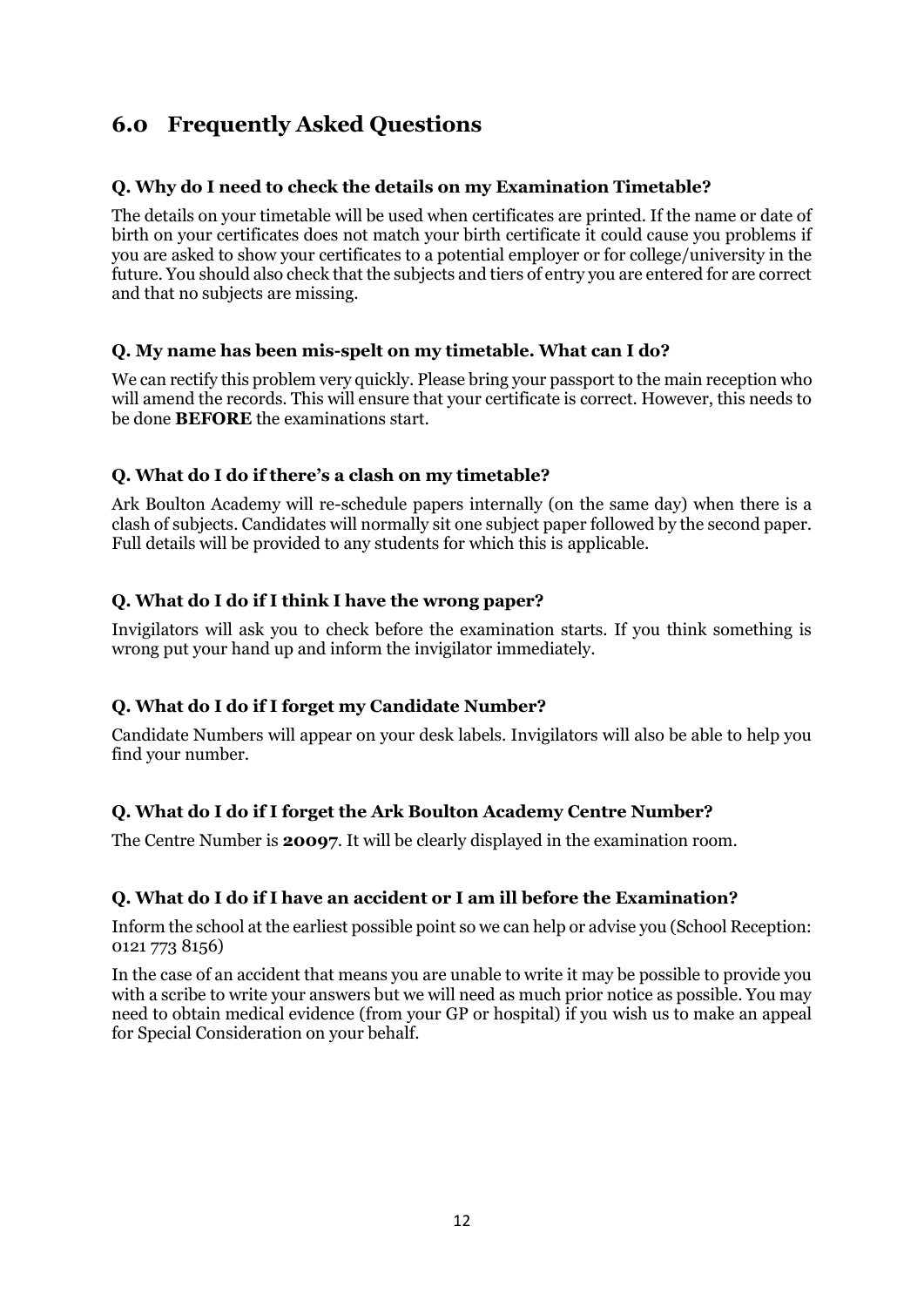#### **Q. What is an Appeal for Special Consideration?**

Special Consideration is an adjustment to the marks or grades of a candidate who is eligible for consideration.

The allowance for Special Consideration is from 0% (consideration given but mark allowance not appropriate) up to a maximum 5% (reserved for exceptional cases). Parents should be aware that any adjustment is likely to be small and no feedback is ever provided. Candidates will only be eligible for Special Consideration if they have been fully prepared and covered the whole course but performance in the examination or in the production of coursework is affected by adverse circumstances beyond their control. Examples of such circumstances may be illness, accident or injury, bereavement, or a crisis/incident. Miss Qureshi (Exams Lead) must be informed immediately, so that the necessary paperwork can be completed (within 3 days of the examination) and the candidate will be required to provide evidence to support such an application.

## **Q. What do I do if I feel ill during the Examination?**

Put your hand up and an invigilator will assist you. You should inform an invigilator if you feel ill before or during an examination and you feel this may have affected your performance.

#### **Q. If I'm late can I still sit the Examination?**

Provided you are not more than half an hour late, it may still be possible for you to sit the examination. You should get to school as quickly as possible and report to Reception. A member of staff will escort you to the TA Centre. You must not enter an examination room, without permission, after an examination has begun. It may not be possible to allow you any extra time if you start the examination late.

You should also be aware that if you are very late to the examination, Ark Boulton Academy must inform the Examination Board and it is possible that the Board may decide not to accept your work. Please ensure that you allow enough time to get to school so that if you are delayed (e.g. through transport problems) you will still arrive on time.

#### **Q. If I miss the Examination can I take it on another day?**

No. Timetables are regulated by the Examination Boards, and you must attend on the given date and time.

#### **Q. Do I have to wear school uniform?**

Yes. Normal school regulations apply to uniform, hair, jewellery, make-up, etc. (any candidate not wearing correct school uniform on the day of the examination may be turned away and a fee will be invoiced to the parent(s)/carer(s).

#### **Q. What equipment should I bring for my Examinations?**

For all examinations you are required to bring your full stationery kit in a clear pencil case. Full details of the requirements are in section 2.5 of this document.

#### **You are responsible for providing your own equipment for examinations.**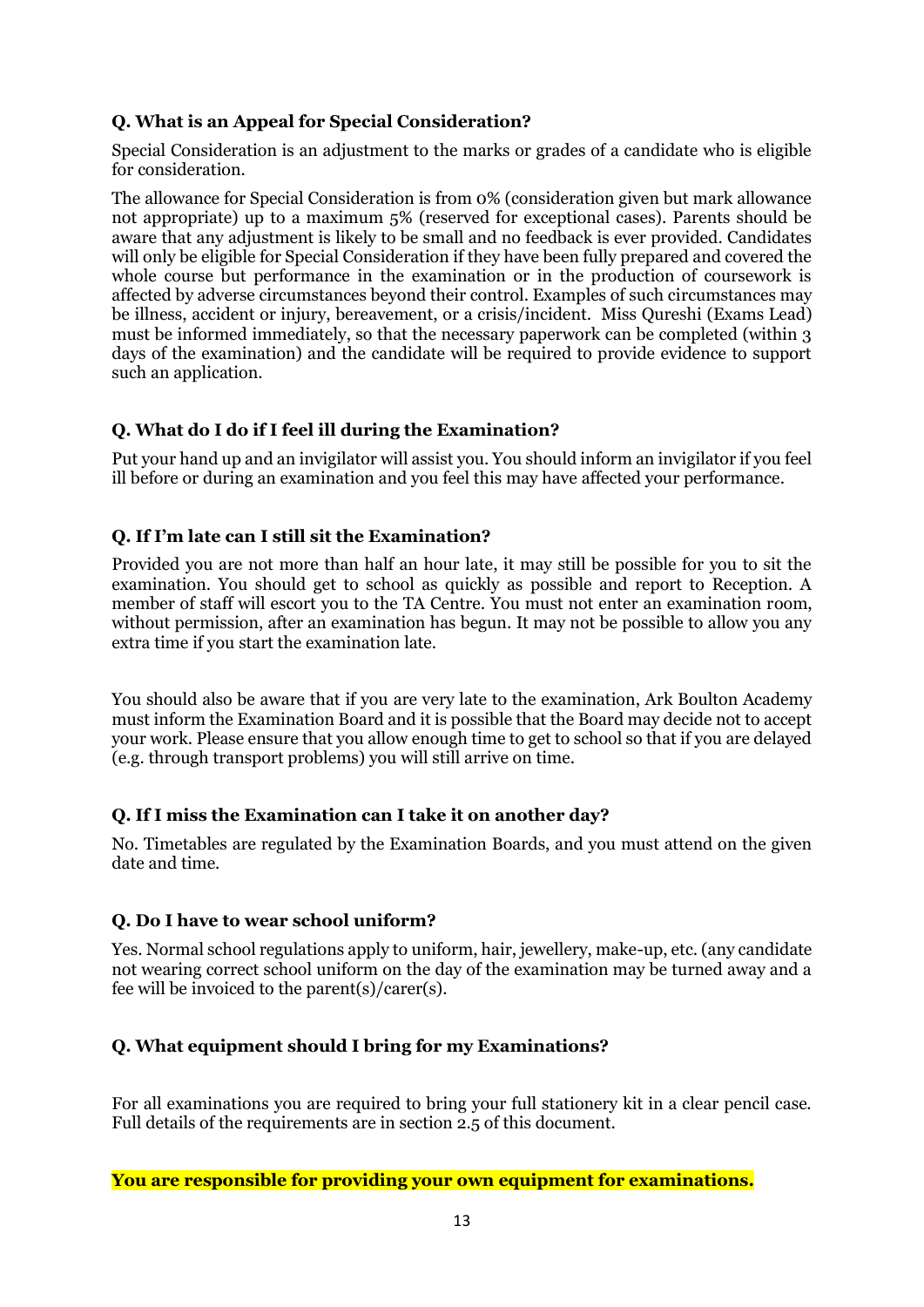You must NOT attempt to borrow equipment from another candidate during the examination.

#### **Q. What items are not allowed into the Examination room?**

- Only authorised material is permitted in the examination room and students who are found to have any material with them that is not allowed will be reported to the appropriate Examination Board. In such circumstances, a student would normally be disqualified from the paper or the subject concerned.
- Bags, coats and any other items are not permitted under Examination regulations and must be left outside the examination room. Do not bring any valuables into school when you attend an examination.
- No food or drink is allowed in the examination room. However, if necessary, **water** bottles are allowed, and these should be clear bottles with a spill-proof cap. There should be **no** label on the bottle.

#### **Q. Why can't I bring my mobile telephone into the Examination room?**

Being in possession of a mobile 'phone (or any other electronic communication device, e.g. iPod, MP3/4 Players, airpods, headphones, smartwatch) is regarded as cheating and is subject to severe penalty from the awarding bodies.

#### **Q. How do I know how long the Examination is?**

The length of the examination is shown in minutes on your individual timetable under the heading 'duration'. Invigilators will tell you when to start and finish the examination. They will write the start and finish time of the examination on a flip chart or board at the front of the examination room. There will be a clock in the Examination room.

## **Q. Can I leave the Examination early?**

It is a requirement of the Examination Boards that you must stay in the Examination room for at least one hour after the published start time of the examination (or for the duration of the examination if it is less than one hour). It is not Ark Boulton Academy policy to allow candidates to leave the Examination room early, as this is disruptive to other candidates. A candidate may not leave the Examination room without the permission of the invigilators.

#### **Q. What do I do if the fire alarm goes?**

The Examination invigilators will tell you what to do. If you have to evacuate the room leave everything on your desk and leave the room in silence. You must not attempt to communicate with any other candidates during the evacuation.

#### **Q. Can I go to the toilet during the Examination?**

Toilet visits are discouraged by the board as this disrupts other candidates and takes you away from your examination for at least five minutes. It also removes a member of staff from the room as you need to be always accompanied. **A vPisit to the toilet will be permitted if the candidate has an exam toilet pass or a medical letter.**